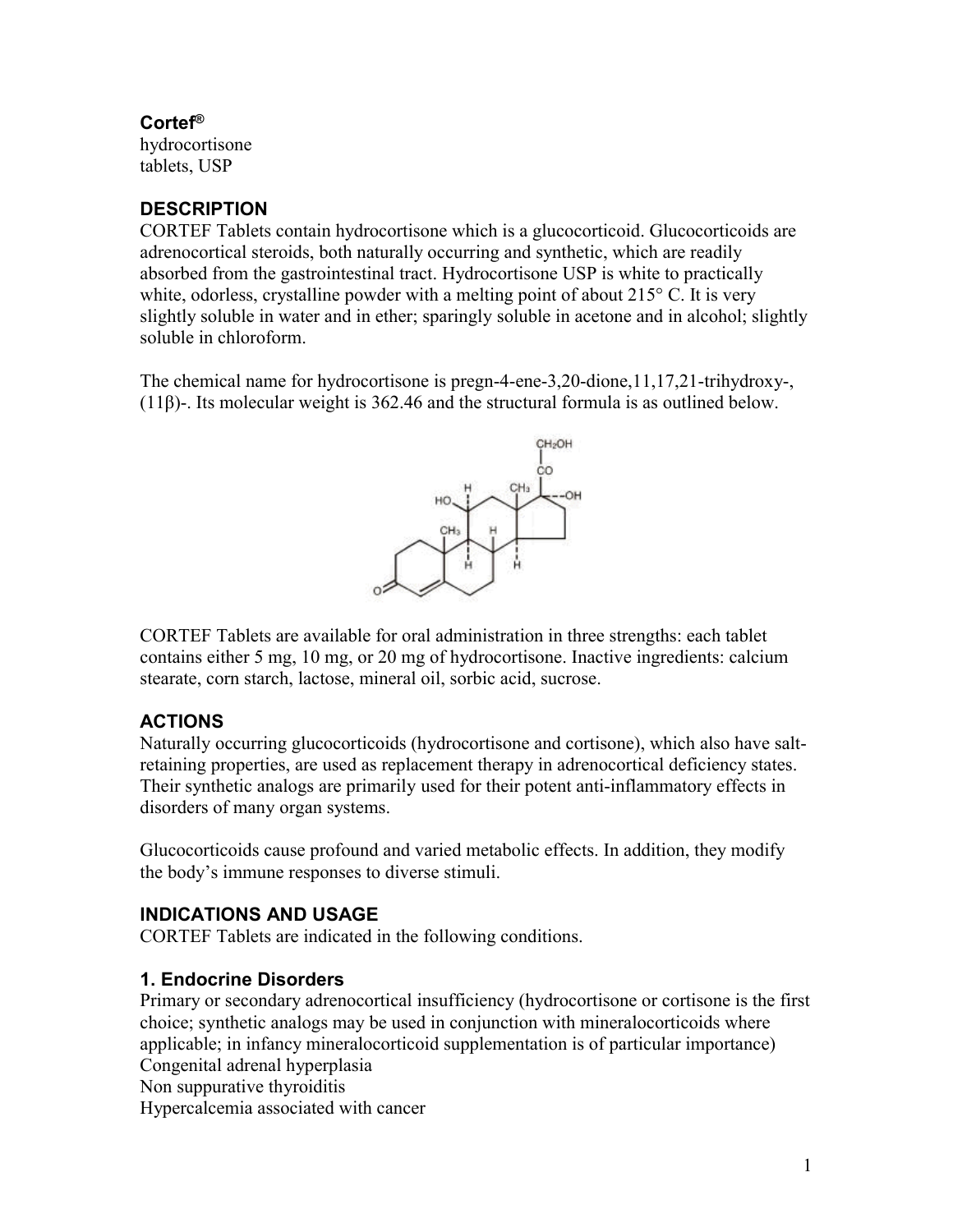## **2. Rheumatic Disorders**

As adjunctive therapy for short-term administration (to tide the patient over an acute episode or exacerbation) in: Psoriatic arthritis Rheumatoid arthritis, including juvenile rheumatoid arthritis (selected cases may require low-dose maintenance therapy) Ankylosing spondylitis Acute and subacute bursitis Acute nonspecific tenosynovitis Acute gouty arthritis Post-traumatic osteoarthritis Synovitis of osteoarthritis Epicondylitis

# **3. Collagen Diseases**

During an exacerbation or as maintenance therapy in selected cases of: Systemic lupus erythematosus Systemic dermatomyositis (polymyositis) Acute rheumatic carditis

## **4. Dermatologic Diseases**

Pemphigus Bullous dermatitis herpetiformis Severe erythema multiforme (Stevens-Johnson syndrome) Exfoliative dermatitis Mycosis fungoides Severe psoriasis Severe seborrheic dermatitis

## **5. Allergic States**

Control of severe or incapacitating allergic conditions intractable to adequate trials of conventional treatment: Seasonal or perennial allergic rhinitis Serum sickness Bronchial asthma Contact dermatitis Atopic dermatitis Drug hypersensitivity reactions

## **6. Ophthalmic Diseases**

Severe acute and chronic allergic and inflammatory processes involving the eye and its adnexa such as: Allergic conjunctivitis **Keratitis** Allergic corneal marginal ulcers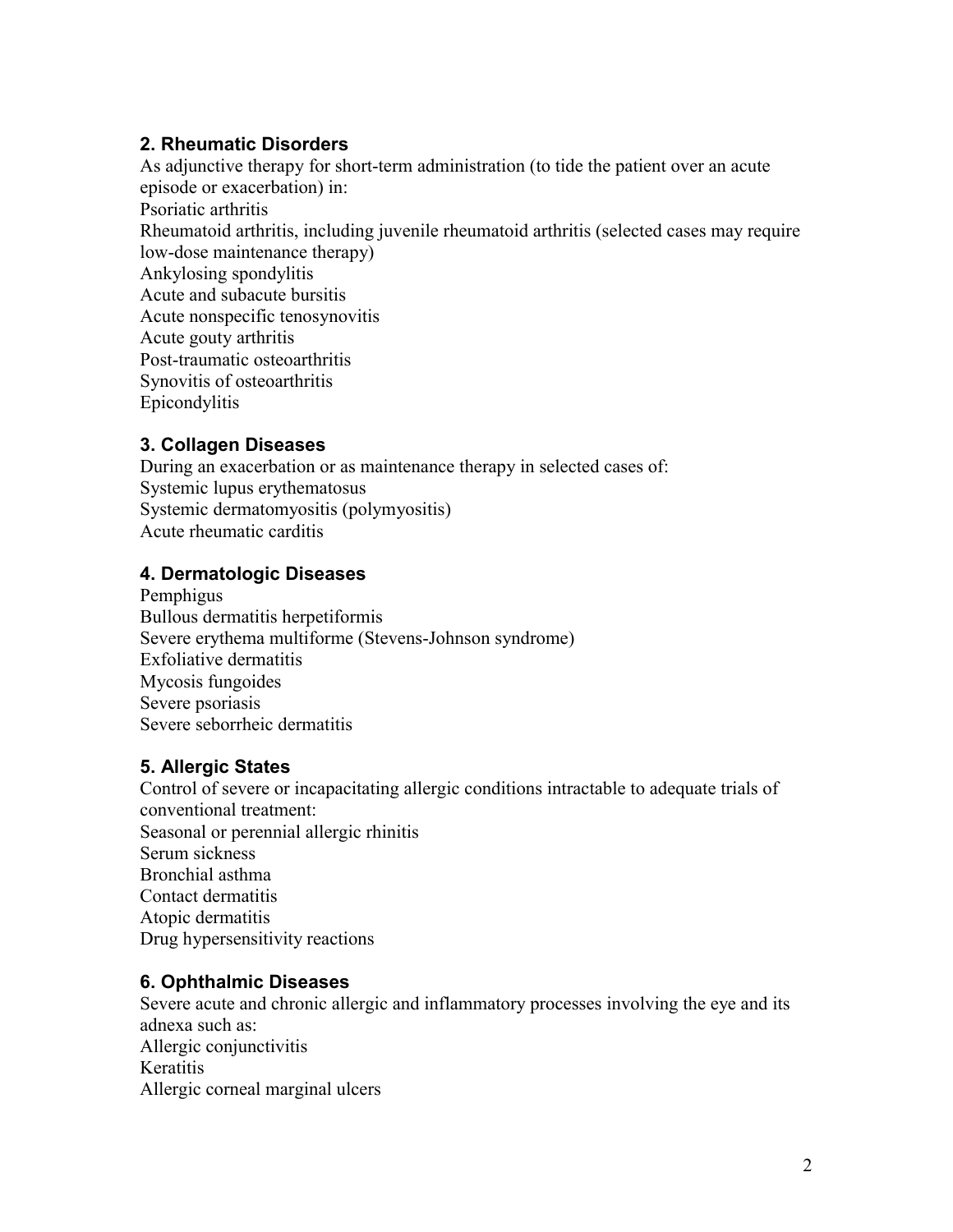Herpes zoster ophthalmicus Iritis and iridocyclitis Chorioretinitis Anterior segment inflammation Diffuse posterior uveitis and choroiditis Optic neuritis Sympathetic ophthalmia

## **7. Respiratory Diseases**

Symptomatic sarcoidosis Loeffler's syndrome not manageable by other means Berylliosis Fulminating or disseminated pulmonary tuberculosis when used concurrently with appropriate antituberculous chemotherapy Aspiration pneumonitis

## **8. Hematologic Disorders**

Idiopathic thrombocytopenic purpura in adults Secondary thrombocytopenia in adults Acquired (autoimmune) hemolytic anemia Erythroblastopenia (RBC anemia) Congenital (erythroid) hypoplastic anemia

## **9. Neoplastic Diseases**

For palliative management of: Leukemias and lymphomas in adults Acute leukemia of childhood

## **10. Edematous States**

To induce a diuresis or remission of proteinuria in the nephrotic syndrome, without uremia, of the idiopathic type or that due to lupus erythematosus.

## **11. Gastrointestinal Diseases**

To tide the patient over a critical period of the disease in: Ulcerative colitis Regional enteritis

## **12. Miscellaneous**

Tuberculous meningitis with subarachnoid block or impending block when used concurrently with appropriate antituberculous chemotherapy Trichinosis with neurologic or myocardial involvement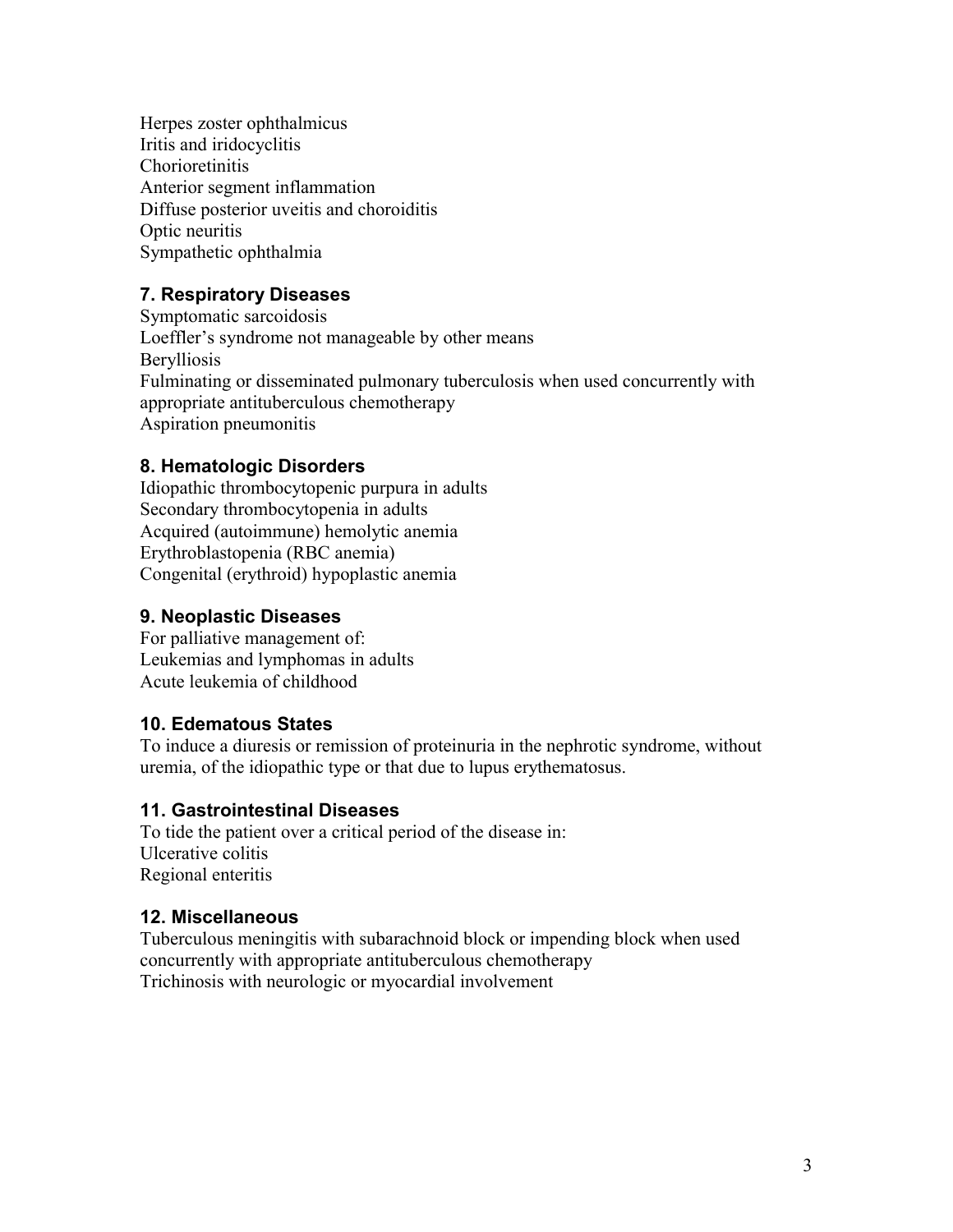## **CONTRAINDICATIONS**

Systemic fungal infections and known hypersensitivity to components

#### **WARNINGS**

In patients on corticosteroid therapy subjected to unusual stress, increased dosage of rapidly acting corticosteroids before, during, and after the stressful situation is indicated.

Corticosteroids may mask some signs of infection, and new infections may appear during their use. Infections with any pathogen including viral, bacterial, fungal, protozoan or helminthic infections, in any location of the body, may be associated with the use of corticosteroids alone or in combination with other immunosuppressive agents that affect cellular immunity, humoral immunity, or neutrophil function.<sup>1</sup>

These infections may be mild, but can be severe and at times fatal. With increasing doses of corticosteroids, the rate of occurrence of infectious complications increases.<sup>2</sup> There may be decreased resistance and inability to localize infection when corticosteroids are used.

Prolonged use of corticosteroids may produce posterior subcapsular cataracts, glaucoma with possible damage to the optic nerves, and may enhance the establishment of secondary ocular infections due to fungi or viruses.

**Usage in pregnancy:** Since adequate human reproduction studies have not been done with corticosteroids, the use of these drugs in pregnancy, nursing mothers or women of childbearing potential requires that the possible benefits of the drug be weighed against the potential hazards to the mother and embryo or fetus. Infants born of mothers who have received substantial doses of corticosteroids during pregnancy, should be carefully observed for signs of hypoadrenalism.

Corticosteroids have been shown to impair fertility in male rats.

Average and large doses of hydrocortisone or cortisone can cause elevation of blood pressure, salt and water retention, and increased excretion of potassium. These effects are less likely to occur with the synthetic derivatives except when used in large doses. Dietary salt restriction and potassium supplementation may be necessary. All corticosteroids increase calcium excretion.

Administration of live or live, attenuated vaccines is contraindicated in patients receiving immunosuppressive doses of corticosteroids. Killed or inactivated vaccines may be administered to patients receiving immunosuppressive doses of corticosteroids; however, the response to such vaccines may be diminished. Indicated immunization procedures may be undertaken in patients receiving nonimmunosuppressive doses of corticosteroids.

The use of CORTEF Tablets in active tuberculosis should be restricted to those cases of fulminating or disseminated tuberculosis in which the corticosteroid is used for the management of the disease in conjunction with an appropriate antituberculous regimen.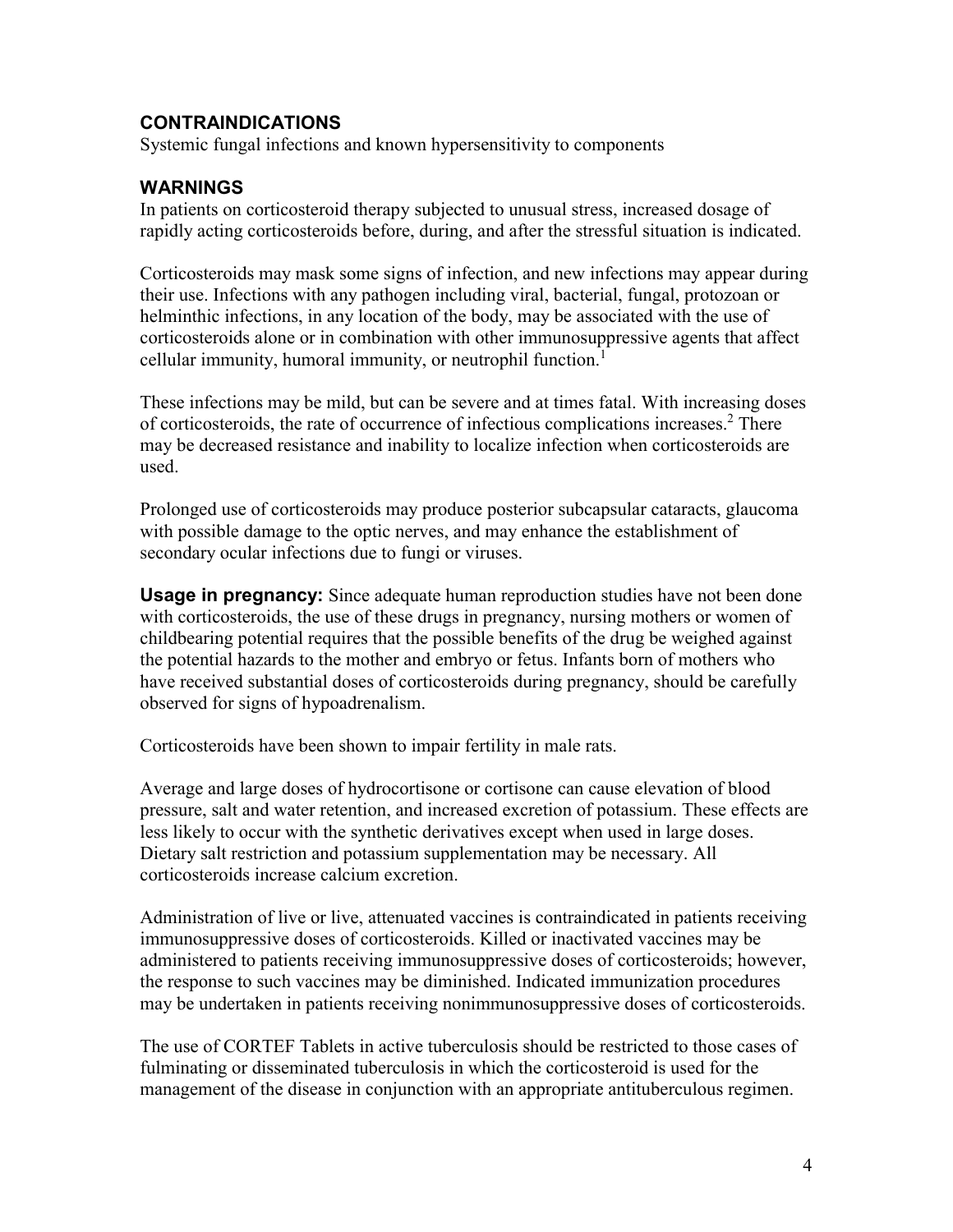If corticosteroids are indicated in patients with latent tuberculosis or tuberculin reactivity, close observation is necessary as reactivation of the disease may occur. During prolonged corticosteroid therapy, these patients should receive chemoprophylaxis.

Persons who are on drugs which suppress the immune system are more susceptible to infections than healthy individuals. Chicken pox and measles, for example, can have a more serious or even fatal course in non-immune children or adults on corticosteroids. In such children or adults who have not had these diseases, particular care should be taken to avoid exposure. How the dose, route and duration of corticosteroid administration affects the risk of developing a disseminated infection is not known. The contribution of the underlying disease and/or prior corticosteroid treatment to the risk is also not known. If exposed to chicken pox, prophylaxis with varicella zoster immune globulin (VZIG) may be indicated. If exposed to measles, prophylaxis with pooled intramuscular immunoglobulin (IG) may be indicated. (See the respective package inserts for complete VZIG and IG prescribing information.) If chicken pox develops, treatment with antiviral agents may be considered. Similarly, corticosteroids should be used with great care in patients with known or suspected Strongyloides (threadworm) infestation. In such patients, corticosteroid-induced immunosuppression may lead to Strongyloides hyperinfection and dissemination with widespread larval migration, often accompanied by severe enterocolitis and potentially fatal gram-negative septicemia.

# **PRECAUTIONS**

#### **General Precautions**

Drug-induced secondary adrenocortical insufficiency may be minimized by gradual reduction of dosage. This type of relative insufficiency may persist for months after discontinuation of therapy; therefore, in any situation of stress occurring during that period, hormone therapy should be reinstituted.

There is an enhanced effect of corticosteroids on patients with hypothyroidism and in those with cirrhosis.

Corticosteroids should be used cautiously in patients with ocular herpes simplex because of possible corneal perforation.

The lowest possible dose of corticosteroid should be used to control the condition under treatment, and when reduction in dosage is possible, the reduction should be gradual.

Psychic derangements may appear when corticosteroids are used, ranging from euphoria, insomnia, mood swings, personality changes, and severe depression, to frank psychotic manifestations. Also, existing emotional instability or psychotic tendencies may be aggravated by corticosteroids.

Steroids should be used with caution in nonspecific ulcerative colitis, if there is a probability of impending perforation, abscess or other pyogenic infection; diverticulitis;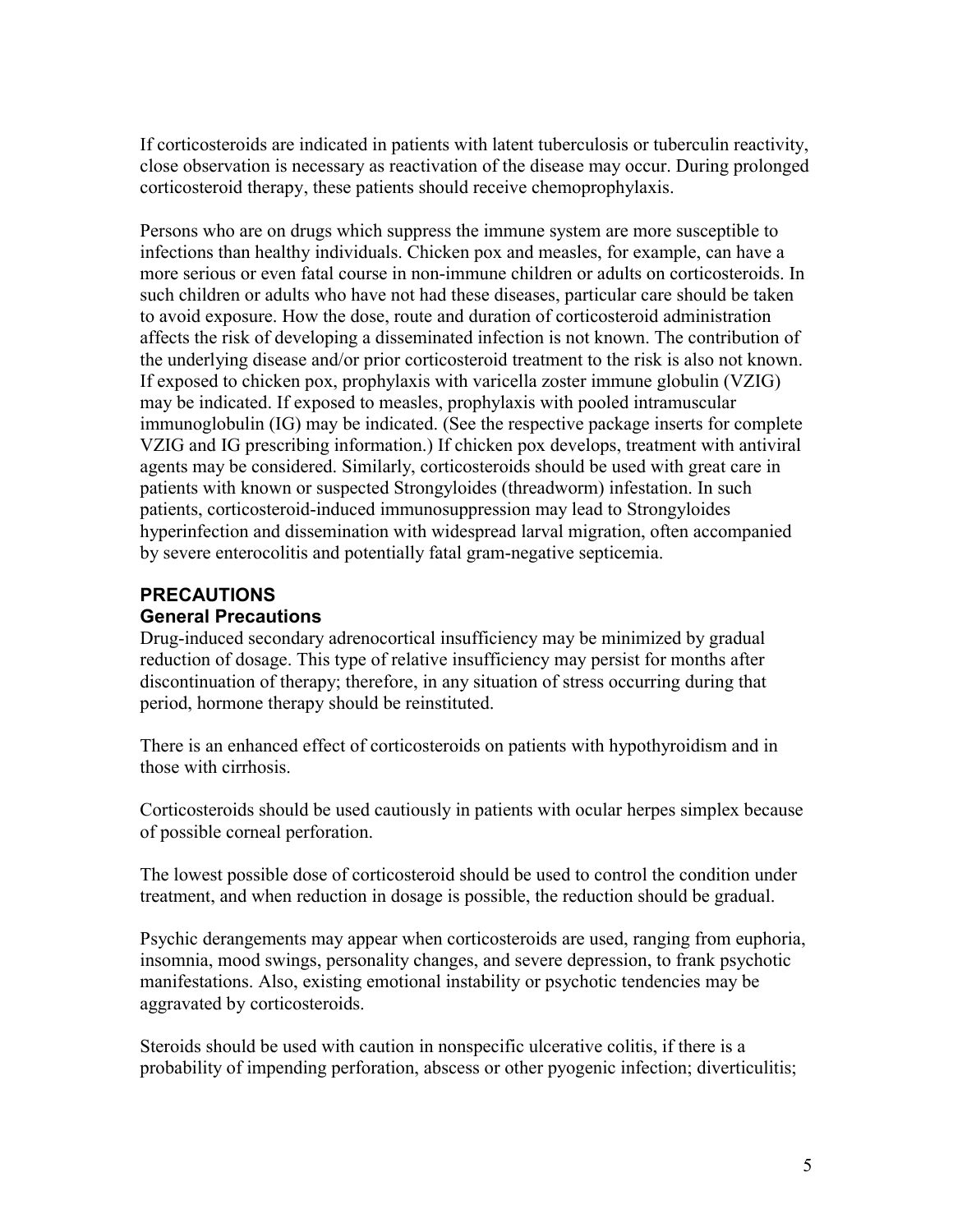fresh intestinal anastomoses; active or latent peptic ulcer; renal insufficiency; hypertension; osteoporosis; and myasthenia gravis.

Growth and development of infants and children on prolonged corticosteroid therapy should be carefully observed.

Kaposi's sarcoma has been reported to occur in patients receiving corticosteroid therapy. Discontinuation of corticosteroids may result in clinical remission.

Since complications of treatment with glucocorticoids are dependent on the size of the dose and the duration of treatment, a risk/benefit decision must be made in each individual case as to dose and duration of treatment and as to whether daily or intermittent therapy should be used.

Pheochromocytoma crisis, which can be fatal, has been reported after administration of systemic corticosteroids. In patients with suspected pheochromocytoma, consider the risk of pheochromocytoma crisis prior to administering corticosteroids.

#### **Drug Interactions**

The pharmacokinetic interactions listed below are potentially clinically important. Drugs that induce hepatic enzymes such as phenobarbital, phenytoin and rifampin may increase the clearance of corticosteroids and may require increases in corticosteroid dose to achieve the desired response. Drugs such as troleandomycin and ketoconazole may inhibit the metabolism of corticosteroids and thus decrease their clearance. Therefore, the dose of corticosteroid should be titrated to avoid steroid toxicity. Corticosteroids may increase the clearance of chronic high dose aspirin. This could lead to decreased salicylate serum levels or increase the risk of salicylate toxicity when corticosteroid is withdrawn. Aspirin should be used cautiously in conjunction with corticosteroids in patients suffering from hypoprothrombinemia. The effect of corticosteroids on oral anticoagulants is variable. There are reports of enhanced as well as diminished effects of anticoagulants when given concurrently with corticosteroids. Therefore, coagulation indices should be monitored to maintain the desired anticoagulant effect.

#### **Information for the Patient**

Persons who are on immunosuppressant doses of corticosteroids should be warned to avoid exposure to chicken pox or measles. Patients should also be advised that if they are exposed, medical advice should be sought without delay.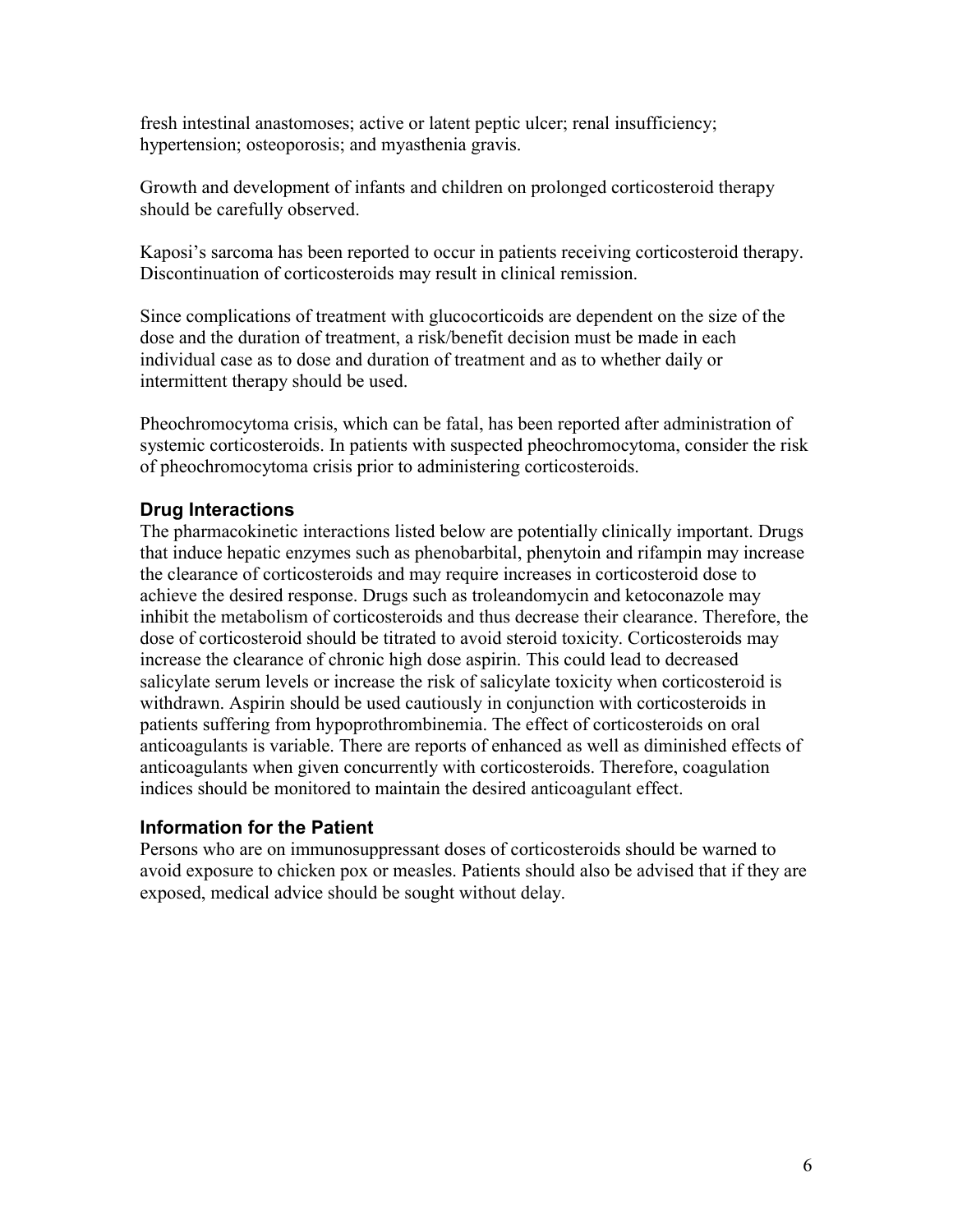#### **ADVERSE REACTIONS Fluid and Electrolyte Disturbances**

Sodium retention Fluid retention Congestive heart failure in susceptible patients Potassium loss Hypokalemic alkalosis Hypertension

## **Musculoskeletal**

Muscle weakness Steroid myopathy Loss of muscle mass **Osteoporosis** Tendon rupture, particularly of the Achilles tendon Vertebral compression fractures Aseptic necrosis of femoral and humeral heads Pathologic fracture of long bones

## **Gastrointestinal**

Peptic ulcer with possible perforation and hemorrhage **Pancreatitis** Abdominal distention Ulcerative esophagitis Increases in alanine transaminase (ALT, SGPT), aspartate transaminase (AST, SGOT) and alkaline phosphatase have been observed following corticosteroid treatment. These changes are usually small, not associated with any clinical syndrome and are reversible upon discontinuation.

#### **Dermatologic**

Impaired wound healing Thin fragile skin Petechiae and ecchymoses Facial erythema Increased sweating May suppress reactions to skin tests

#### **Neurological**

Increased intracranial pressure with papilledema (pseudotumor cerebri) usually after treatment Convulsions Vertigo Headache Epidural lipomatosis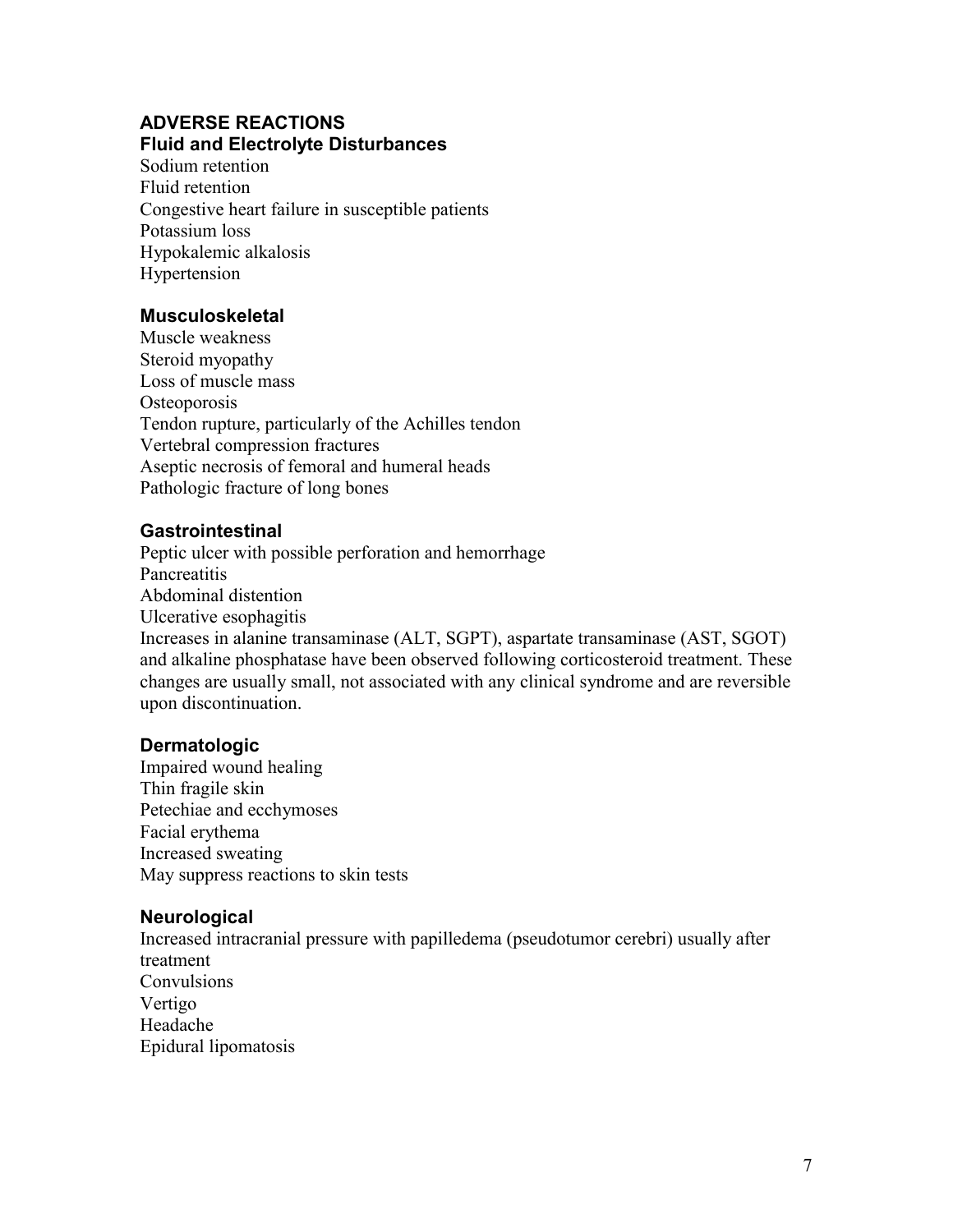#### **Endocrine**

Development of Cushingoid state Suppression of growth in children Secondary adrenocortical and pituitary unresponsiveness, particularly in times of stress, as in trauma, surgery or illness Menstrual irregularities Decreased carbohydrate tolerance Manifestations of latent diabetes mellitus Increased requirements for insulin or oral hypoglycemic agents in diabetics

## **Ophthalmic**

Central serous chorioretinopathy Posterior subcapsular cataracts Increased intraocular pressure Glaucoma Exophthalmos

## **Metabolic**

Negative nitrogen balance due to protein catabolism

## **Blood and lymphatic system disorders**

Leukocytosis

## **DOSAGE AND ADMINISTRATION**

The initial dosage of CORTEF Tablets may vary from 20 mg to 240 mg of hydrocortisone per day depending on the specific disease entity being treated. In situations of less severity lower doses will generally suffice while in selected patients higher initial doses may be required. The initial dosage should be maintained or adjusted until a satisfactory response is noted. If after a reasonable period of time there is a lack of satisfactory clinical response, CORTEF should be discontinued and the patient transferred to other appropriate therapy. IT SHOULD BE EMPHASIZED THAT DOSAGE REQUIREMENTS ARE VARIABLE AND MUST BE INDIVIDUALIZED ON THE BASIS OF THE DISEASE UNDER TREATMENT AND THE RESPONSE OF THE PATIENT. After a favorable response is noted, the proper maintenance dosage should be determined by decreasing the initial drug dosage in small decrements at appropriate time intervals until the lowest dosage which will maintain an adequate clinical response is reached. It should be kept in mind that constant monitoring is needed in regard to drug dosage. Included in the situations which may make dosage adjustments necessary are changes in clinical status secondary to remissions or exacerbations in the disease process, the patient's individual drug responsiveness, and the effect of patient exposure to stressful situations not directly related to the disease entity under treatment; in this latter situation it may be necessary to increase the dosage of CORTEF for a period of time consistent with the patient's condition. If after long-term therapy the drug is to be stopped, it is recommended that it be withdrawn gradually, rather than abruptly.